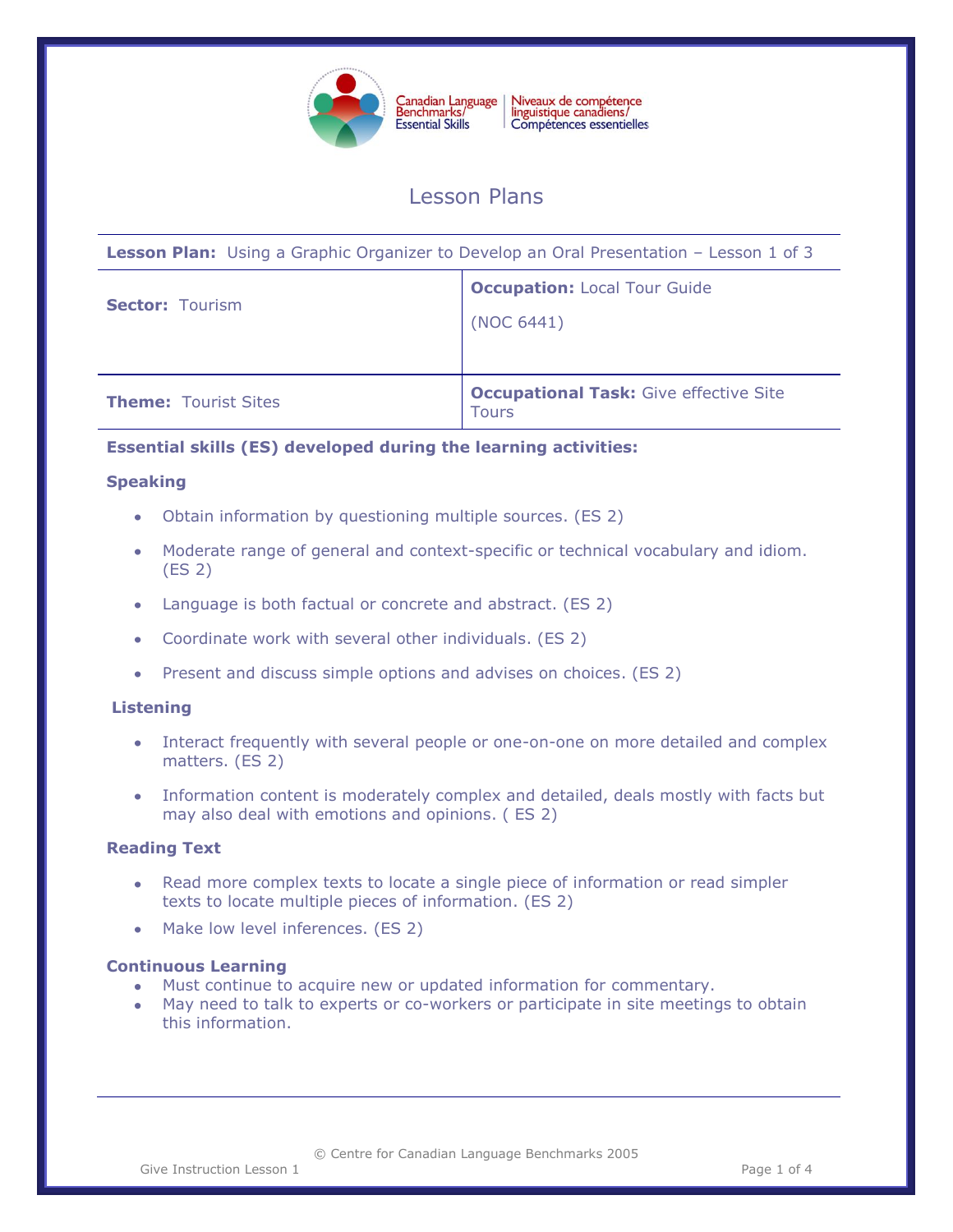

# **Canadian Language Benchmarks (CLB) competencies developed during the learning activities:**

# **Speaking**

Participate in a small group discussion/meeting: express opinions and feelings; qualify opinion, express reservations, approval and disapproval. (CLB 7)

# **Listening**

Demonstrate comprehension of mostly factual details and some inferred meanings in an extended description, report or narration when events (or stages) are reported out of sequence. (CLB 7)

#### **Reading**

- Demonstrate comprehension of a one-or two-page moderately complex extended description, report or narration on a familiar topic. (CLB 7)
- Identify main ideas and key details. (CLB 7)

# **Language and culture focus for the learning activities:**

#### **Vocabulary**

Site specific vocabulary, for example, historical dates or events, size, shape, location language such as "to your left, on your right, in the far corner".

#### **Suggested teacher resources and classroom materials needed:**

- Recommend planning this lesson around the *Doors Open* weekend, if possible, so that students can visit these places for free, gather their own materials, and interact with the tour guides on site. This event may not be available in all parts of Canada.
- Students can access information from local tourist bureaus or from the internet by Googling local town or city for tourist information.
- Teacher-provided pamphlets, booklets, materials gathered from local tourist sites, hotels, or a local tourist bureau.
- Beyond Monet: The Artful Science of Instructional Integration by Barrie Bennett and Carol Rohleiser; publisher Barrie Bennett; ISBN 0969538839; rubric page 219 – information about mind mapping.
- Effective Presentations by Jeremy Comfort; Oxford University Press; ISBN  $\bullet$ 0194570657; mind mapping page18.
- www.presentationbiz.co.uk/articles/writing/mindmaps.htm

# **Estimated time for the learning activities: 2.5 hours**

# **Learner Profile:**

- Well educated individuals who probably had careers in the tourism industry in their first countries, hoping to find a niche in tourism here.
- Will likely be learners who are enthusiastic risk takers and who are not intimidated about having to speak to English first-language speakers.
- Will tend to have difficulty with précising information into relevant chunks; will want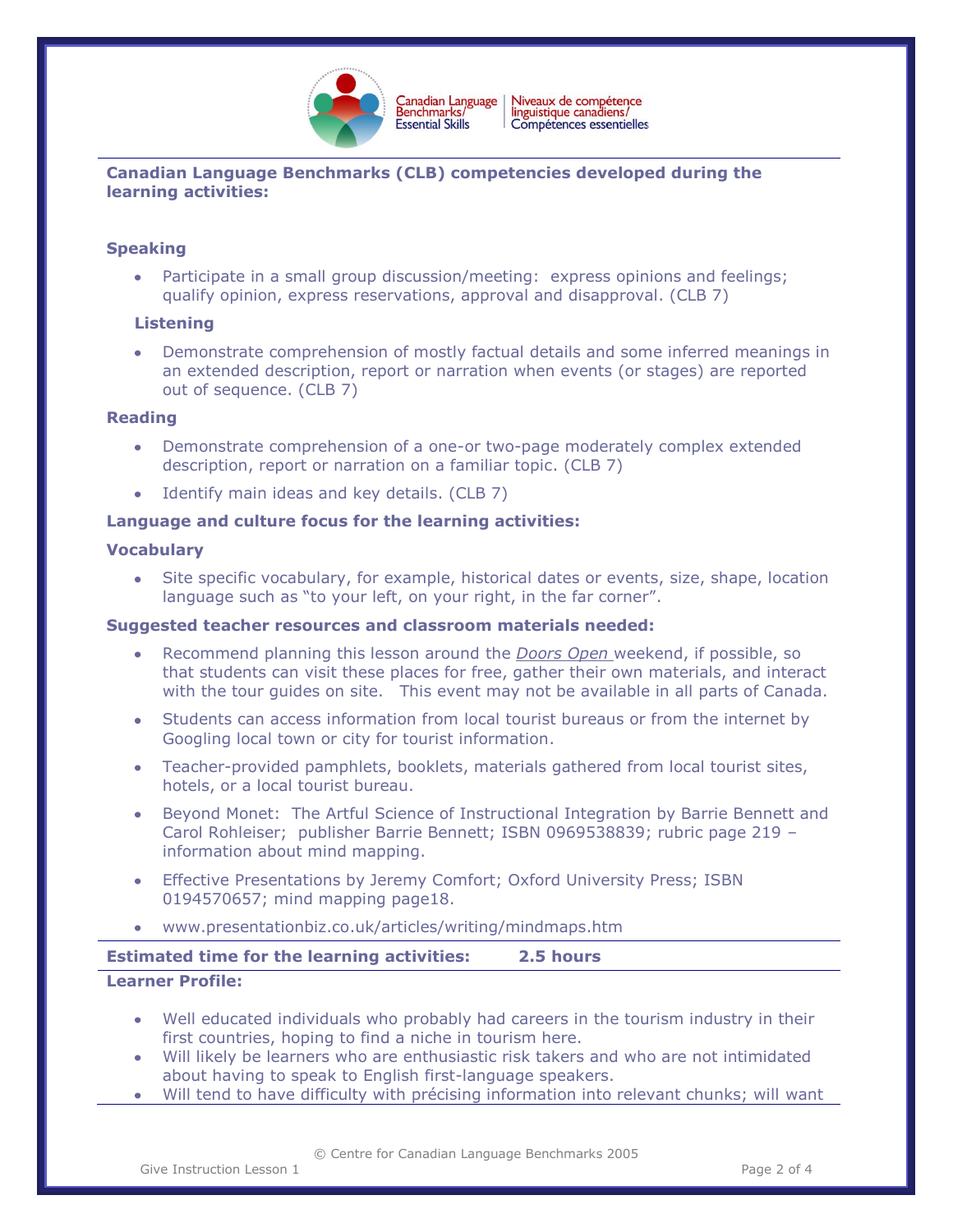

Niveaux de compétence<br>linguistique canadiens/ Canadian Language<br>Benchmarks/ Compétences essentielles

to include all the information – significant or otherwise.

#### **Learning Objectives:**

- Learner will demonstrate an understanding of material related to a tourist site such as brochures, flyers through a mind map.
- Learner will pick out most salient information about the site from materials collected on a visit.
- Learner will develop a mind map by gathering information from a number of sources about a particular tourist site.
- Learner will be able to work in a group to reach a consensus.
- Learner will be able to express approval/disapproval.
- Learner will be able to express an opinion, feelings and reservations.

#### **Learning activities:**

1. On the blackboard, the instructor will provide a visual that best represents a local tourist site previously visited or discussed in class. Learners will examine the brochures and materials about that site. Learners brainstorm the main themes that capture the essence of the site. The instructor will then graphically radiate out the main themes like branches from that central image on the board. This is the mind map. From this, learners will determine the most important ideas/information about this particular site. (60 minutes)

2. In small groups of four, learners will choose a local tourist site and develop a mind map from materials that they have collected from their visits. Instructor will provide material of a site for those students who were not able to go themselves. Instructor should encourage the groups to choose different locations so that the material is not repetitive. For example, one group could work on a museum, another group on a historical fort, another group on an art gallery etc. Learners will focus on pulling out the most salient information and generate a mind map of their site. (60 minutes)

3. Learners present their mind maps on chart paper to be posted on the walls of the classroom for other students to peruse and learn from. This is called a gallery walk. Informal discussion about the information follows. (30 minutes)

FYI for instructors – a mind map (also referred to as an information tree) is a connected list of ideas/information that relates to the presentation topic. The learners should write down the name of the site in the middle of their paper and then just jot information about the site down at random as it comes into their minds. Then the learner joins up the items producing a map of connected ideas.

#### **Additional and/or extension learning activities:**

Learners prepare a simulated visit or real visit to their chosen site and use their mind map as a basis or framework to take others through the site. The other students provide feedback as to how successful the trip was for them. That is, did they learn important information? Was there too much? Was it interesting? Why or why not?

#### **Evaluation:**

**Informal:** Instructor reviews the material presented on the mind maps and gives feedback to each group

© Centre for Canadian Language Benchmarks 2005